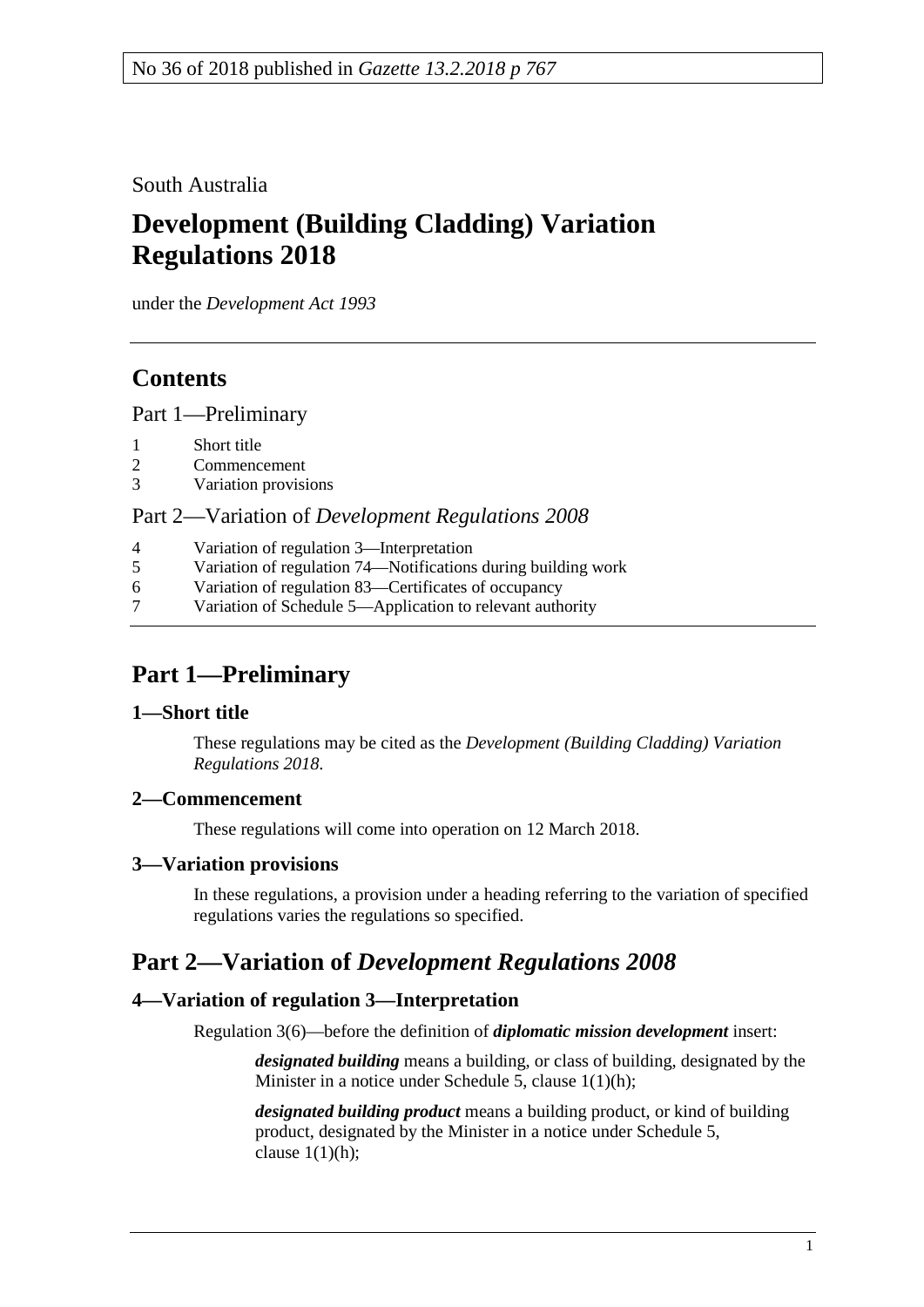### <span id="page-1-0"></span>**5—Variation of regulation 74—Notifications during building work**

- (1) Regulation 74(1)—after paragraph (cb) insert:
	- (cc) without limiting a preceding paragraph—in relation to building work involving the use of a designated building product on a designated building, 1 business day's notice of the intended commencement of the installation of the designated building product;
- (2) Regulation 74—after subregulation (7) insert:
	- (7a) If a notice is given under subregulation  $(1)(cc)$ , the person who gives the notice must, within 1 business day after the notice is given, provide to the council a duly completed prescribed supervisor's checklist relating to the installation of the designated building product, signed by a registered building work supervisor (within the meaning of the *[Building Work Contractors Act](http://www.legislation.sa.gov.au/index.aspx?action=legref&type=act&legtitle=Building%20Work%20Contractors%20Act%201995) 1995*).
- (3) Regulation 74(8)—delete "or (6)" and substitute:

, (6) or (7a)

(4) Regulation 74(9)—before the definition of *roof framing* insert:

*prescribed supervisor's checklist* means a checklist published by the Minister by notice in the Gazette for the purposes of subregulation (7a);

#### <span id="page-1-1"></span>**6—Variation of regulation 83—Certificates of occupancy**

Regulation 83(3)—after "may" insert:

, other than in relation to a designated building on which building work involving the use of a designated building product is carried out after the commencement of the *[Development \(Building Cladding\) Variation](http://www.legislation.sa.gov.au/index.aspx?action=legref&type=subordleg&legtitle=Development%20(Building%20Cladding)%20Variation%20Regulations%202018)  [Regulations](http://www.legislation.sa.gov.au/index.aspx?action=legref&type=subordleg&legtitle=Development%20(Building%20Cladding)%20Variation%20Regulations%202018) 2018*,

### <span id="page-1-2"></span>**7—Variation of Schedule 5—Application to relevant authority**

Schedule 5, clause 1(1)—after paragraph (g) insert:

; and

- (h) if the building work—
	- (i) relates to a building, or class of building, designated by the Minister by notice published in the Gazette; and
	- (ii) involves the use of a building product, or kind of building product, designated by the Minister in the notice in circumstances specified in that notice,

—the details relating to the building product required by the Minister in that same notice.

**Note—**

As required by section 10AA(2) of the *[Subordinate Legislation Act](http://www.legislation.sa.gov.au/index.aspx?action=legref&type=act&legtitle=Subordinate%20Legislation%20Act%201978) 1978*, the Minister has certified that, in the Minister's opinion, it is necessary or appropriate that these regulations come into operation as set out in these regulations.